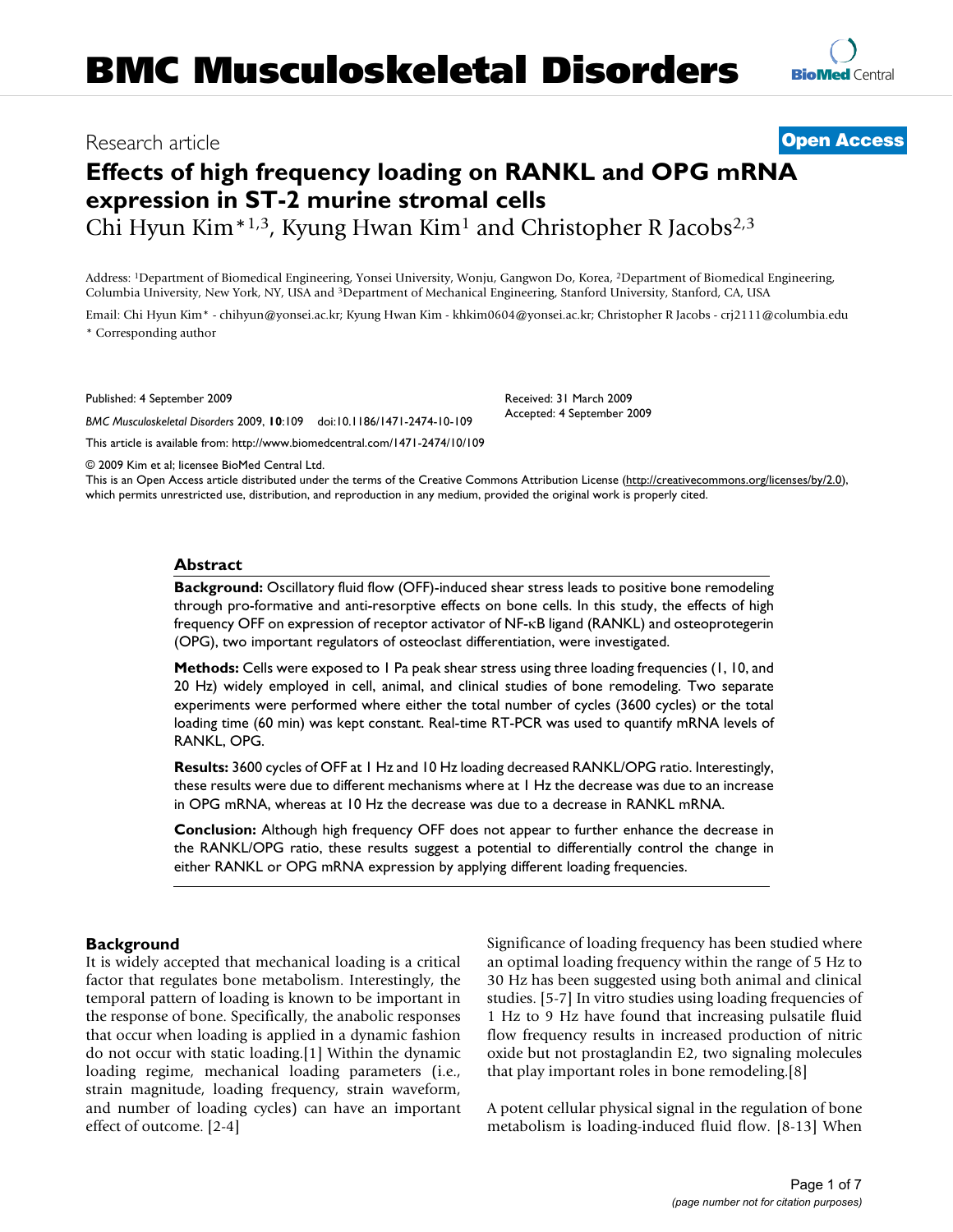bone is functionally loaded, fluid is forced out of regions of high compressive strains and then returns when the load is removed resulting in bone cells being exposed to a dynamic oscillating fluid flow.[14] In vitro studies show that cells are responsive to physiological levels of OFF. [15-17] suggesting that OFF may be an appropriate physical signal to study mechanotransduction in bone cells.[12,13,18]

Nuclear factor kappa B (NF-κB) ligand (RANKL) and osteoprotegerin (OPG) are two molecules expressed by preosteoblastic cells that regulate osteoclast formation.[19,20] RANKL is a membrane bound protein that stimulates the osteoclast precursors to commit to the osteoclastic phenotype by binding to its receptor (RANK) on the surface of osteoclast precursors.[21] RANKL is expressed when stimulated by various hormones and cytokines including vitamin D.[22,23] OPG is a decoy receptor that competes with RANK for binding of RANKL.[24,25]

In a previous study, ST-2 murine stromal cells exposed to OFF resulted in a dose-dependent increase in OPG and decrease in RANKL mRNA levels.[13] Furthermore, coculture of RAW264.7 monocytes with ST-2 cells exposed to OFF led to a significant decrease in the total number of osteoclasts generated as well as in osteoclastic resorptive activity compared to co-culture with ST-2 cells not exposed to OFF. These results suggest that the amount of bone resorbed is dictated by the balance between RANKL and OPG.[26,27] However, the effects of high loading frequencies on stromal/osteoblastic cells that regulate osteoclastic differentiation have not been examined. It is also critical to understand the individual response of RANKL and OPG at various loading frequencies as well as to examine the existence of an optimal loading frequency that may lead to maximal suppression of bone resorption.

In this study, we investigated the effects of high frequency loading on the gene expression of RANKL and OPG using a physiological cell-level mechanical signal. Specifically, oscillatory fluid flow-induced shear stress was applied to ST-2 cells using 1 Hz, 10 Hz and 20 Hz loading frequencies (loading frequencies widely employed in cell, animal, and clinical studies for anabolic responses). Individual RANKL and OPG mRNA expression levels as well as the ratio between RANKL and OPG mRNA level at each loading frequency were quantified.

#### **Methods**

#### *Cell Culture and Oscillatory Fluid Flow*

ST-2 (Riken, Japan) murine bone marrow stromal cells were cultured on tissue culture dishes in alpha-MEM (Invitrogen, Carlsbad, CA) with 10% FBS (HyClone, UT) and 1% penicillin/streptomycin (Invitrogen, CA). Cells were placed in a humidified incubator at 37 C and 5%  $CO<sub>2</sub>$ . Once the cells reached 80% confluence, they were subcultured on glass slides (76  $\times$  48  $\times$  1 mm) at a density of approximately  $2 \times 10^5$  cells/cm<sup>2</sup>. 10 nM 1 $\alpha$ , 25-dihydroxyvitamin  $D_3$  (Fluka, Switzerland) was added to induce expression of RANKL. Cells were grown for an additional 48 hours at which time they had reached approximately 90% confluence.

The slides were then placed in custom-built sterile parallel plate flow chambers under sterile conditions. Oscillatory fluid flow was driven by a Hamilton glass syringe connected in series with rigid walled tubing and a parallel plate flow chamber as previously described.[18] The syringe was mounted in and driven by a feedback-controlled linear electromagnetic actuator that can deliver a precise flow rate (EnduraTec, MN). The flow rate was monitored using an ultrasonic flow meter (Transonic Systems Inc., NY). The flow rate was selected to yield a peak shear stress of  $\pm$  1 Pa using a sinusoidal waveform. Flow media for all OFF experiments consisted of alpha-MEM with 10% FBS and 1% penicillin/streptomycin. The parallel plate flow chambers were placed in the humidified incubator for the entire duration of loading. Control cells were also subcultured on glass slides, exposed to 1α,25 dihydroxyvitamin  $D_3$ , and placed in the parallel plate flow chamber for the same time period as the treated cells but were not exposed to fluid flow.

#### *Constant Loading Cycle*

Cells were exposed to a total of 3600 cycles of OFF using frequencies of 1, 10, or 20 Hz. This resulted in loading durations of 60 min (1 Hz), 6 min (10 Hz), and 3 min (20 Hz). Each group consisted of 4 samples.

#### *Constant Loading Time*

Cells were exposed to a total of 60 min OFF using various frequencies. Therefore, cells were exposed to either 3600 cycles (1 Hz), 36000 cycles (10 Hz), or 72000 cycles (20 Hz) of OFF. Each group consisted of 4 samples.

#### *RNA Isolation and Real-Time RT-PCR*

Immediately after the end of the OFF experiment, cells were lysed and total RNA isolated using Tri-Reagent (Sigma, MO). The 260/280 absorbance ratio was measured for verification of the purity of RNA. Analysis by quantitative real-time RT-PCR (Perkin Elmer Prism 7900, Applied Biosystems, Foster City, CA) was conducted to determine the relative steady state mRNA levels of RANKL and OPG (Mm00441908\_m1 and Mm00435452\_m1, Taqman Gene Expression Assays, Applied Biosystems, Foster City, CA). Additionally, rRNA for the housekeeping gene 18S (4310893E, Taqman Gene Expression Assays, Applied Biosystems, Foster City, CA) was analyzed for each sample. Each RNA sample was analyzed in triplicate.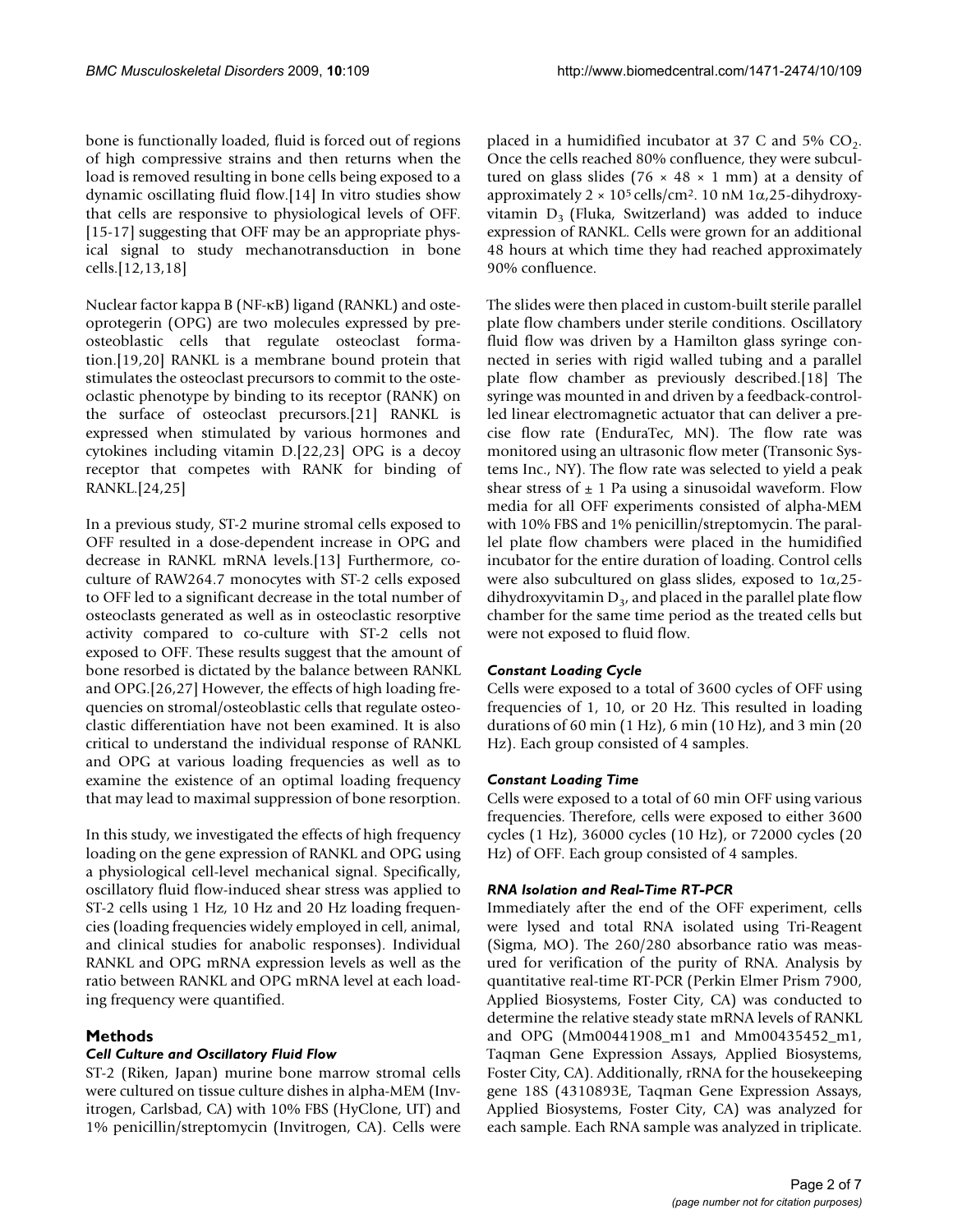#### *Statistics*

RANKL and OPG gene expression levels were normalized against 18S rRNA assayed in the same sample tube. Statistical changes in gene expression were analyzed using Student's t-test with a significant difference assumed at p < 0.05. Error bars represent standard error of the mean.

#### **Results**

#### *Constant Loading Cycle*

Immediately after application of 3600 cycles of OFF, the RANKL/OPG ratio significantly decreased in 1 Hz (60 min) and 10 Hz (6 min) loading groups compared to no flow controls ( $p < 0.05$ ) (Figure 1). The RANKL/OPG ratio decreased by approximately 60% using a loading frequency of 1 Hz and approximately 30% using a loading frequency of 10 Hz. Interestingly though, the decreases in RANKL/OPG ratio at these two loading frequencies (i.e., 1 Hz and 10 Hz) compared to no flow controls resulted occurred in different ways. For 1 Hz loading, RANKL mRNA expression displayed no change compared to no flow controls whereas OPG mRNA expression significantly increased by over 2-fold leading to an overall significant decrease in RANKL/OPG ratio. On the other hand, for 10 Hz loading, RANKL mRNA expression significantly decreased by 35% whereas OPG mRNA expression showed no change compared to no flow controls. This decrease in RANKL resulted in an overall significant decrease in RANKL/OPG ratio.

In contrast to our results at 1 Hz and 10 Hz loading frequencies, application of 3600 cycles of OFF using a loading frequency of 20 Hz (3 min loading) did not result in a significant difference compared to no flow control groups  $(p > 0.05)$  (Figure 1). At this loading frequency, both RANKL and OPG mRNA levels remained unchanged compared to no flow controls.

#### *Constant Loading Time*

Application of OFF for a total of 60 min resulted in a significant decrease in RANKL/OPG ratio compared to corresponding no flow controls at 1 Hz (3600 cycles) loading frequency only ( $p < 0.05$ ) (Figure. 2). At higher loading frequencies of 10 Hz (36000 cycles) and 20 Hz (72000 cycles), which resulted in significantly more loading cycles, RANKL/OPG ratio showed a trend of decrease compared to no flow controls but neither group resulted in significant differences ( $p > 0.05$ ). Sixty-minute loading at these higher frequencies did not result in significant differences in RANKL and OPG mRNA expression compared to no flow control groups.

#### **Discussion**

In this study, we investigated the effects of various loading frequencies previously reported to produce an anabolic effect on bone remodeling in animal and clinical studies.

An established in vitro cell loading system was used to deliver 1 Hz, 10 Hz, and 20 Hz loading frequencies.[12,13,18,28] Specifically, oscillatory fluid flow (OFF), a cell-level physical signal that occurs with cyclic tissue loading, was applied while assaying changes in the expression of RANKL and OPG mRNA, two important regulators in bone resorption, in murine stromal cells.

Similar to a previous dose-response study, 3600 cycles (i.e., 1 Hr) of OFF using a loading frequency of 1 Hz resulted in a significant decrease in RANKL/OPG ratio.[13] Once again, this decrease was due to a significant 2-fold increase in OPG. On the other hand, 3600 cycles of 1 Hz OFF did not have an effect on RANKL mRNA expression, similar to the previous study. When 3600 cycles of OFF was applied at 10 Hz frequency, the RANKL/OPG ratio was also significantly decreased (approximately 30% decrease) although the level of decrease was not as dramatic as the 1 Hz loading (approximately 60% decrease). In contrast to the results of 1 Hz loading, this decrease in RANKL/OPG ratio was due to not an increase in OPG mRNA level but a significant decrease in RANKL mRNA level. When 3600 cycles of OFF was applied at 20 Hz frequency, RANKL and OPG mRNA expressions did not change and subsequently the RANKL/ OPG ratio remained unchanged. These results are consistent with in vivo studies that show the most efficient bone formation occurring at 5-10 Hz frequencies.[6] The fact that 10 Hz loading decreases RANKL/OPG ratio via a different mechanism compared to 1 Hz frequency loading suggests that there may be an optimal loading frequency in the range of 1 Hz and 10 Hz where the synergistic effect between the decrease in RANKL and increase in OPG is maximal.[6]

Other mechanical stimuli have also been examined in terms of their anti-resorptive effects. [29-33] For example, Rubin et al. have shown that substrate deformation using 0.16 Hz loading leads to a drop in RANKL/OPG ratio due to a change in RANKL expression but not OPG.[30] On the other hand, Kusumi et al. showed an increase in OPG synthesis and a decrease in RANKL mRNA expression in osteoblasts exposed to 0.2 Hz to 0.3 Hz cyclic tensile strain.[29] However, the frequency ranges adopted in these previous studies are well below the frequency ranges of the activities of daily living and those generally used in animal and clinical bone remodeling studies.[6,34,35] Thus, it is not clear whether the differences observed in this study are the result of a different simulation frequency or a different mechanical stimulus. It would be interesting to examine the individual RANKL and OPG outcomes using a higher frequency substrate deformation to determine if the differential effects observed in this study (i.e., cells exposed to fluid-induced shear stress) is also observed in cells exposed to mechanical strain.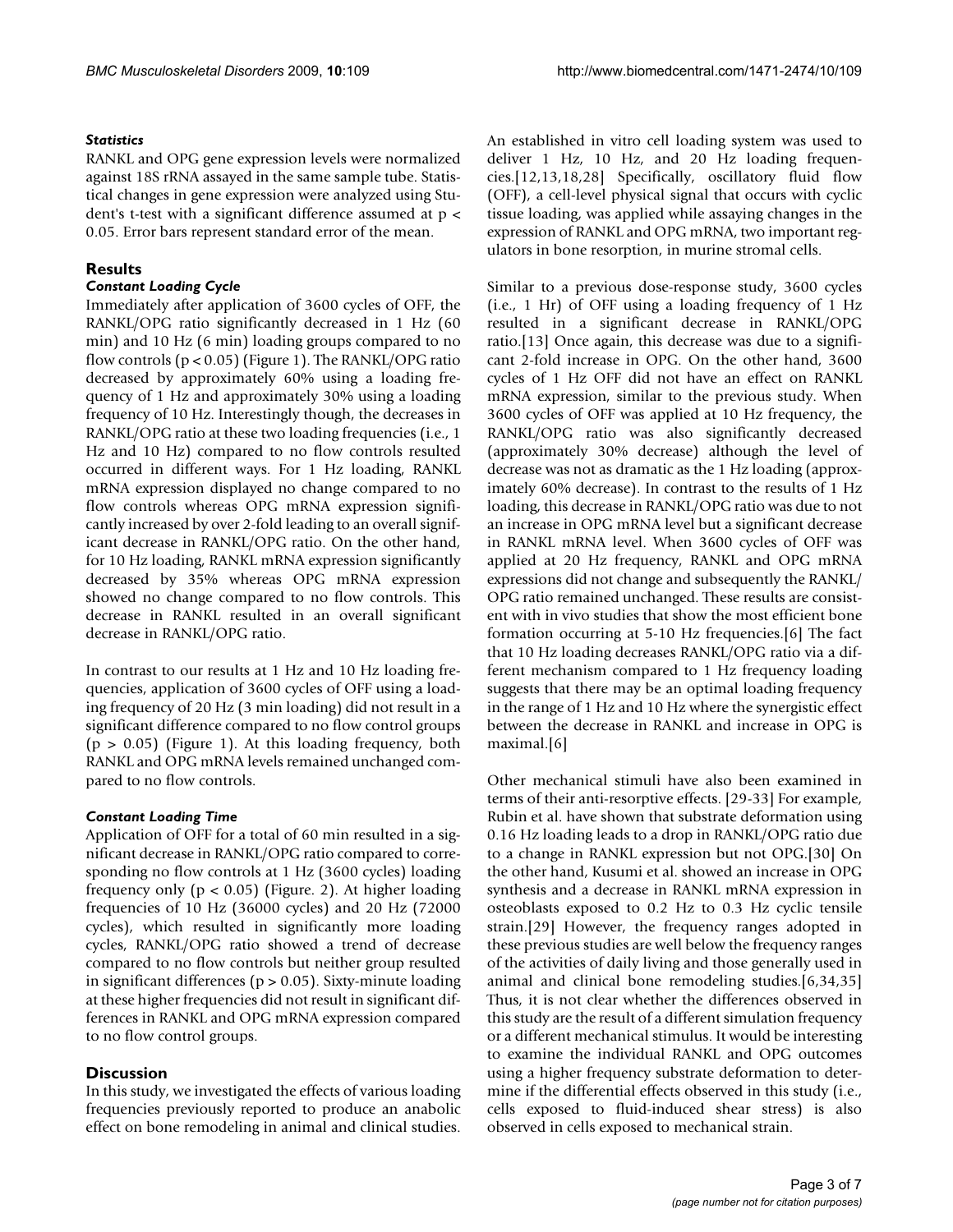

**RANKL, OPG, and RANKL/OPG mRNA levels in ST-2 murine stromal cells after 3600 cycles of OFF**. Loading frequencies of 1, 10, or 20 Hz were used. This resulted in loading durations of 60 min (1 Hz), 6 min (10 Hz), and 3 min (20 Hz).  $N = 4$  for each group.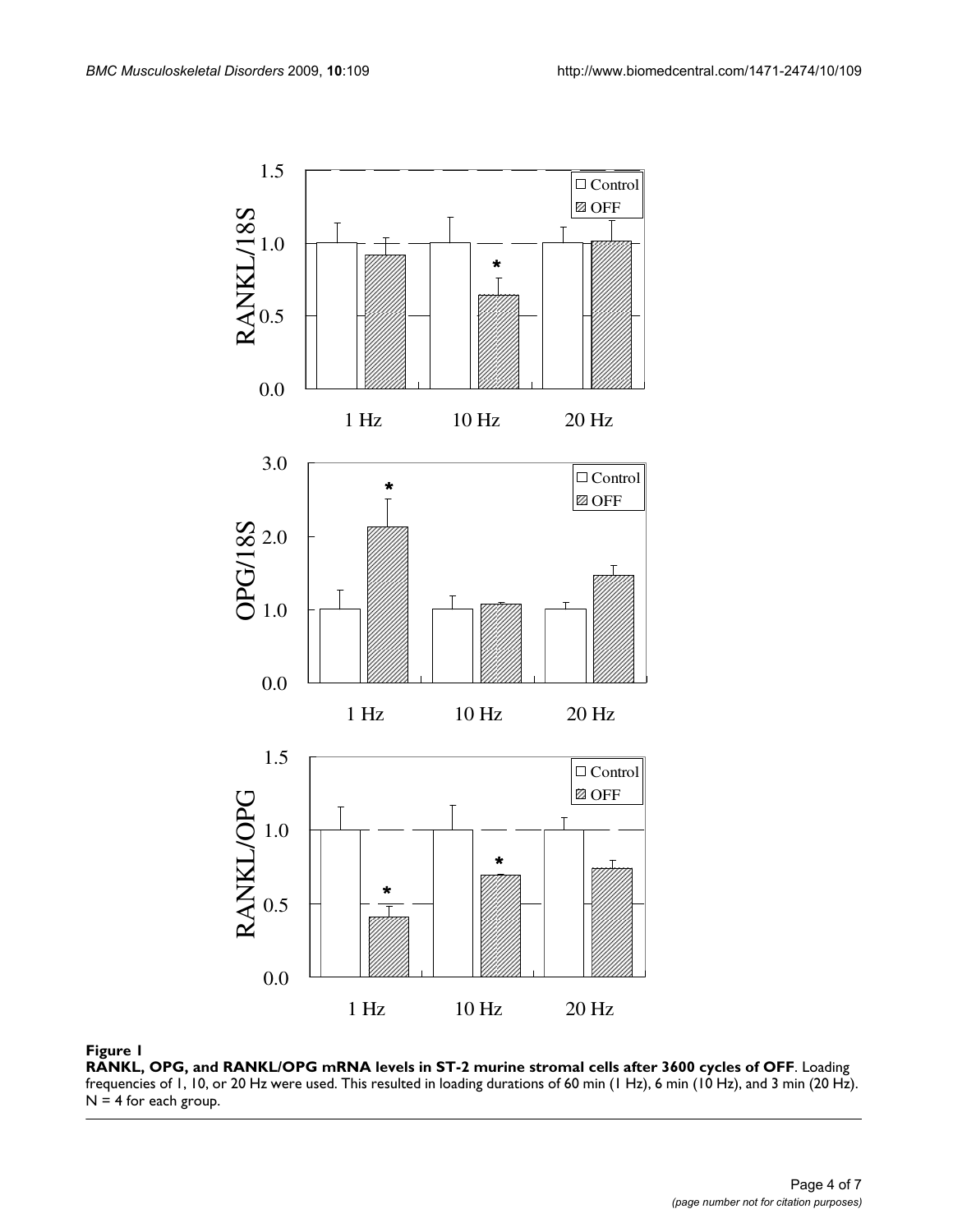

### Figure 2

**RANKL, OPG, and RANKL/OPG mRNA levels in ST-2 murine stromal cells after 60 min OFF**. Loading frequencies of 1, 10, or 20 Hz were used. This resulted in loading cycles of 3600 cycles (1 Hz), 36000 cycles (10 Hz), or 72000 cycles (20 Hz) of OFF.  $N = 4$  for each group.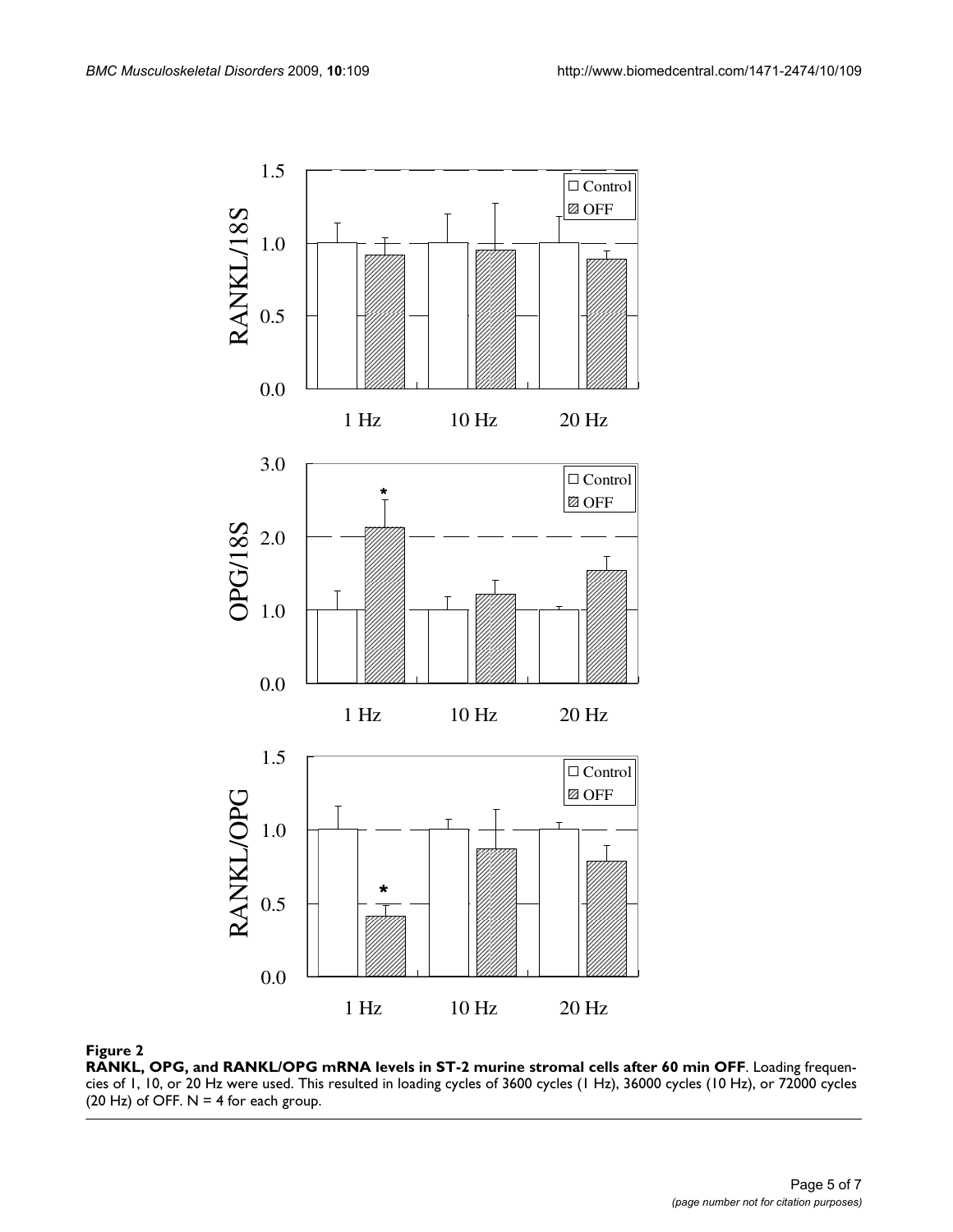Results from this study suggest the possible use of multiple loading frequencies in mechanically stimulating bone formation. For example, short bouts of high frequency loading (e.g., 10 Hz) may be incorporated into low frequency (e.g., 1 Hz) loading regimens for treatment of osteoporosis. Furthermore, different loading frequencies may be applied depending on the patients' conditions in order to differently control expression of RANKL and OPG gene expression.

Although 6 min (3600 cycles) of 10 Hz loading decreased the RANKL/OPG ratio by approximately 30%, when loading was continued for 1 Hr, the drop in ratio was recovered and resulted in a non-significant change compared to no flow controls. Similarly, applying 20 Hz frequency loading for 1 Hr did not lead to changes in RANKL, OPG and RANKL/OPG ratio. These results indicate that RANKL downregulation and OPG upregulation due to loadinginduced shear stress are recovered to baseline after longer loading durations. Hence, unnecessarily prolonged loading appears to be ineffective and it is important to determine a loading duration that produces the greatest antiresorptive effects. This optimal loading duration is also suggested in cellular and animal studies which show that a single continuous long-duration loading is less effective compared to multiple short bout loading of equal total loading duration.<sup>[12,36]</sup> It is possible that although high frequency stimulations result in more frequent loading events, it appears that by not allowing the cells to recover, the potential anti-resorptive effects of these may be lost. It is also possible that strain history is integrated into the cellular memory so that the reference state for bone cell response is constantly changing as described in vivo.[37] As a result, prolonged loading without adjusting the loading pattern might result in cells reaching a new reference state for remodeling such that the changes in RANKL and OPG expression return to baseline level with high frequency 1 Hr loading.

There may be concerns that only mRNA levels were quantified and not cellular or physiological endpoints such as changes in protein levels, osteoclastogenesis, or osteoclast activity. There may also be concerns that alterations in RANKL/OPG ratio with varying flow frequencies may not necessarily regulate osteoclastogenesis in vivo. However, our previous studies on RANKL and OPG show that that these changes in mRNA are directly correlated to protein changes, osteoclast numbers, and osteoclastic pit formations.[13,38] Also, cells of osteoblast lineage are known to be vital in osteoclastogenesis and osteoclastic bone resorption. For example, cell-to-cell contact between osteoblastic/stromal cells and osteoclastic precursors are necessary in the fusion stage of osteoclast formation.[39] In addition, osteocyte ablation mice exhibit increased osteoclastic bone resorption and cortical porosity, decreased bone strength and trabecular bone volume, and defective mechanosensing ability demonstrating that importance of RANKL and OPG in the study of bone remodeling.[40]

#### **Conclusion**

In summary, our results indicate that high frequency OFF of up to 10 Hz may accelerate the decrease in RANKL/ OPG but through a different mechanism compared to low frequency 1 Hz loading. Although high frequency OFF beyond 10 Hz does not appear to further enhance the extent of decrease in the RANKL/OPG ratio, applying different loading frequencies appears to have the potential to differentially control the change in either RANKL or OPG mRNA expression.

#### **Competing interests**

The authors declare that they have no competing interests.

#### **Authors' contributions**

CHK carried out all experiments and drafted the manuscript. KHK participated in the interpretation of data and revised the manuscript. CRJ participated in the design of the study and revised the manuscript. All authors read and approved the final manuscript.

#### **Acknowledgements**

This work was supported by the Korea Science and Engineering Foundation (KOSEF) grant funded by the Korea government (MOST) (No. R01-2007- 000-11012-0) and NIH.

#### **References**

- 1. Robling AG, Duijvelaar KM, Geevers JV, Ohashi N, Turner CH: **[Mod](http://www.ncbi.nlm.nih.gov/entrez/query.fcgi?cmd=Retrieve&db=PubMed&dopt=Abstract&list_uids=11502470)[ulation of appositional and longitudinal bone growth in the](http://www.ncbi.nlm.nih.gov/entrez/query.fcgi?cmd=Retrieve&db=PubMed&dopt=Abstract&list_uids=11502470) [rat ulna by applied static and dynamic force.](http://www.ncbi.nlm.nih.gov/entrez/query.fcgi?cmd=Retrieve&db=PubMed&dopt=Abstract&list_uids=11502470)** *Bone* 2001, **29(2):**105-113.
- 2. Castillo AB, Alam I, Tanaka SM, Levenda J, Li J, Warden SJ, Turner CH: **[Low-amplitude, broad-frequency vibration effects on corti](http://www.ncbi.nlm.nih.gov/entrez/query.fcgi?cmd=Retrieve&db=PubMed&dopt=Abstract&list_uids=16793358)[cal bone formation in mice.](http://www.ncbi.nlm.nih.gov/entrez/query.fcgi?cmd=Retrieve&db=PubMed&dopt=Abstract&list_uids=16793358)** *Bone* 2006, **39(5):**1087-1096.
- 3. Kim CH, Takai E, Zhou H, von Stechow D, Muller R, Dempster DW, Guo XE: **[Trabecular bone response to mechanical and par](http://www.ncbi.nlm.nih.gov/entrez/query.fcgi?cmd=Retrieve&db=PubMed&dopt=Abstract&list_uids=14672346)[athyroid hormone stimulation: the role of mechanical](http://www.ncbi.nlm.nih.gov/entrez/query.fcgi?cmd=Retrieve&db=PubMed&dopt=Abstract&list_uids=14672346) [microenvironment.](http://www.ncbi.nlm.nih.gov/entrez/query.fcgi?cmd=Retrieve&db=PubMed&dopt=Abstract&list_uids=14672346)** *J Bone Miner Res* 2003, **18(12):**2116-2125.
- Xie L, Jacobson JM, Choi ES, Busa B, Donahue LR, Miller LM, Rubin CT, Judex S: **[Low-level mechanical vibrations can influence](http://www.ncbi.nlm.nih.gov/entrez/query.fcgi?cmd=Retrieve&db=PubMed&dopt=Abstract&list_uids=16824816) [bone resorption and bone formation in the growing skele](http://www.ncbi.nlm.nih.gov/entrez/query.fcgi?cmd=Retrieve&db=PubMed&dopt=Abstract&list_uids=16824816)[ton.](http://www.ncbi.nlm.nih.gov/entrez/query.fcgi?cmd=Retrieve&db=PubMed&dopt=Abstract&list_uids=16824816)** *Bone* 2006, **39(5):**1059-1066.
- 5. Rubin C, Recker R, Cullen D, Ryaby J, McCabe J, McLeod K: **[Preven](http://www.ncbi.nlm.nih.gov/entrez/query.fcgi?cmd=Retrieve&db=PubMed&dopt=Abstract&list_uids=15040821)[tion of postmenopausal bone loss by a low-magnitude, high](http://www.ncbi.nlm.nih.gov/entrez/query.fcgi?cmd=Retrieve&db=PubMed&dopt=Abstract&list_uids=15040821)frequency mechanical stimuli: a clinical trial assessing compliance, efficacy, and safety.** *| Bone Miner Res* 2004, [pliance, efficacy, and safety.](http://www.ncbi.nlm.nih.gov/entrez/query.fcgi?cmd=Retrieve&db=PubMed&dopt=Abstract&list_uids=15040821) **19(3):**343-351.
- 6. Warden SJ, Turner CH: **[Mechanotransduction in the cortical](http://www.ncbi.nlm.nih.gov/entrez/query.fcgi?cmd=Retrieve&db=PubMed&dopt=Abstract&list_uids=14962804) [bone is most efficient at loading frequencies of 5-10 Hz.](http://www.ncbi.nlm.nih.gov/entrez/query.fcgi?cmd=Retrieve&db=PubMed&dopt=Abstract&list_uids=14962804)** *Bone* 2004, **34(2):**261-270.
- 7. Rubin CT, McLeod KJ: **[Promotion of bony ingrowth by fre](http://www.ncbi.nlm.nih.gov/entrez/query.fcgi?cmd=Retrieve&db=PubMed&dopt=Abstract&list_uids=8118971)[quency-specific, low-amplitude mechanical strain.](http://www.ncbi.nlm.nih.gov/entrez/query.fcgi?cmd=Retrieve&db=PubMed&dopt=Abstract&list_uids=8118971)** *Clin Orthop Relat Res* 1994:165-174.
- 8. Mullender MG, Dijcks SJ, Bacabac RG, Semeins CM, Van Loon JJ, Klein-Nulend J: **[Release of nitric oxide, but not prostaglandin](http://www.ncbi.nlm.nih.gov/entrez/query.fcgi?cmd=Retrieve&db=PubMed&dopt=Abstract&list_uids=16705700) [E2, by bone cells depends on fluid flow frequency.](http://www.ncbi.nlm.nih.gov/entrez/query.fcgi?cmd=Retrieve&db=PubMed&dopt=Abstract&list_uids=16705700)** *J Orthop Res* 2006, **24(6):**1170-1177.
- 9. Owan I, Burr DB, Turner CH, Qiu J, Tu Y, Onyia JE, Duncan RL: **[Mechanotransduction in bone: osteoblasts are more respon](http://www.ncbi.nlm.nih.gov/entrez/query.fcgi?cmd=Retrieve&db=PubMed&dopt=Abstract&list_uids=9316399)[sive to fluid forces than mechanical strain.](http://www.ncbi.nlm.nih.gov/entrez/query.fcgi?cmd=Retrieve&db=PubMed&dopt=Abstract&list_uids=9316399)** *Am J Physiol* 1997, **273(3 Pt 1):**C810-815.